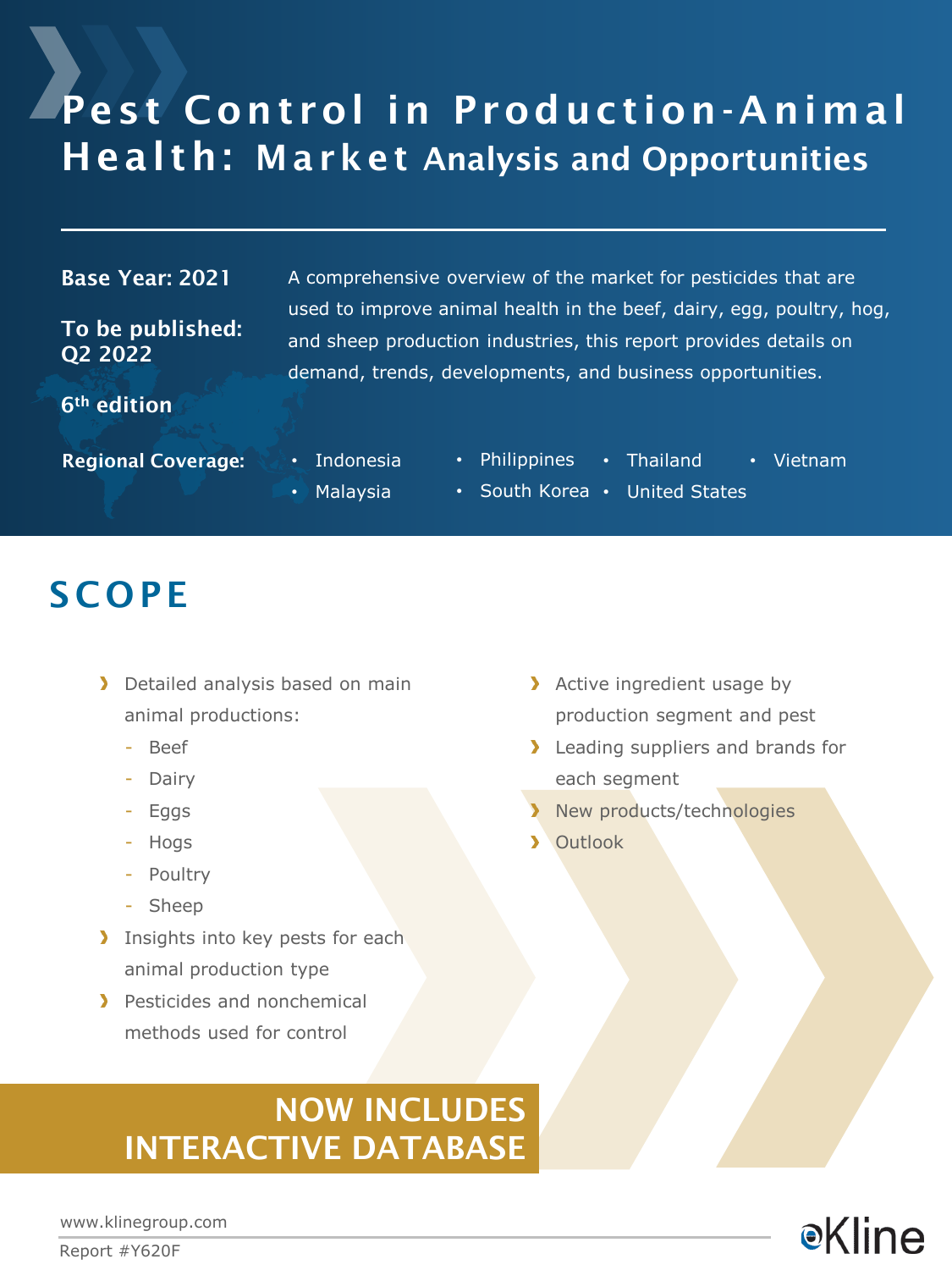

# TABLE OF CONTENTS

#### Introduction

#### Executive Summary

An overview of the report findings plus forecast based on Kline's FutureView forecasting model

#### Market Structure

- Beef production
- Dairy production
- Hog production (if appropriate)
- Sheep (if appropriate)
- Poultry and egg production
	- Broiler
	- Egg-layer
	- Turkey (if appropriate)

#### Key pests covered:

- Poultry (flies, darkling beetle, northern fowl mite and other mites, fleas, lice, other)
- Dairy (stable, horn, face, and other flies; lice; mites; ticks; grubs; other)
- Beef (stable, horn, face, and other flies; lice; mites; ticks; grubs; other)
- Hogs (flies, sarcoptic mange, lice, ticks, other)
- Sheep (flies, blow fly/fly strike, sheep keds, mites, ticks, other)
- All livestock segments (mice and rats, where appropriate)

### Each livestock segment includes:

- Market background
- Animal demographics
- Producer practices
- Animal concentrations and turnover
- Litter/manure control
- Regulatory issues
- Non-chemical control methods
- Control products by animal type
- Sales by animal and pest treated
- Sales by brand and/or active ingredient
- Sales by supplier
- Active ingredient consumed
- Product rates and prices
- Resistance management
- Other important market issues or opportunities
- New products/technology
- Outlook

### INTERACTIVE DATABASE



www.klinegroup.com